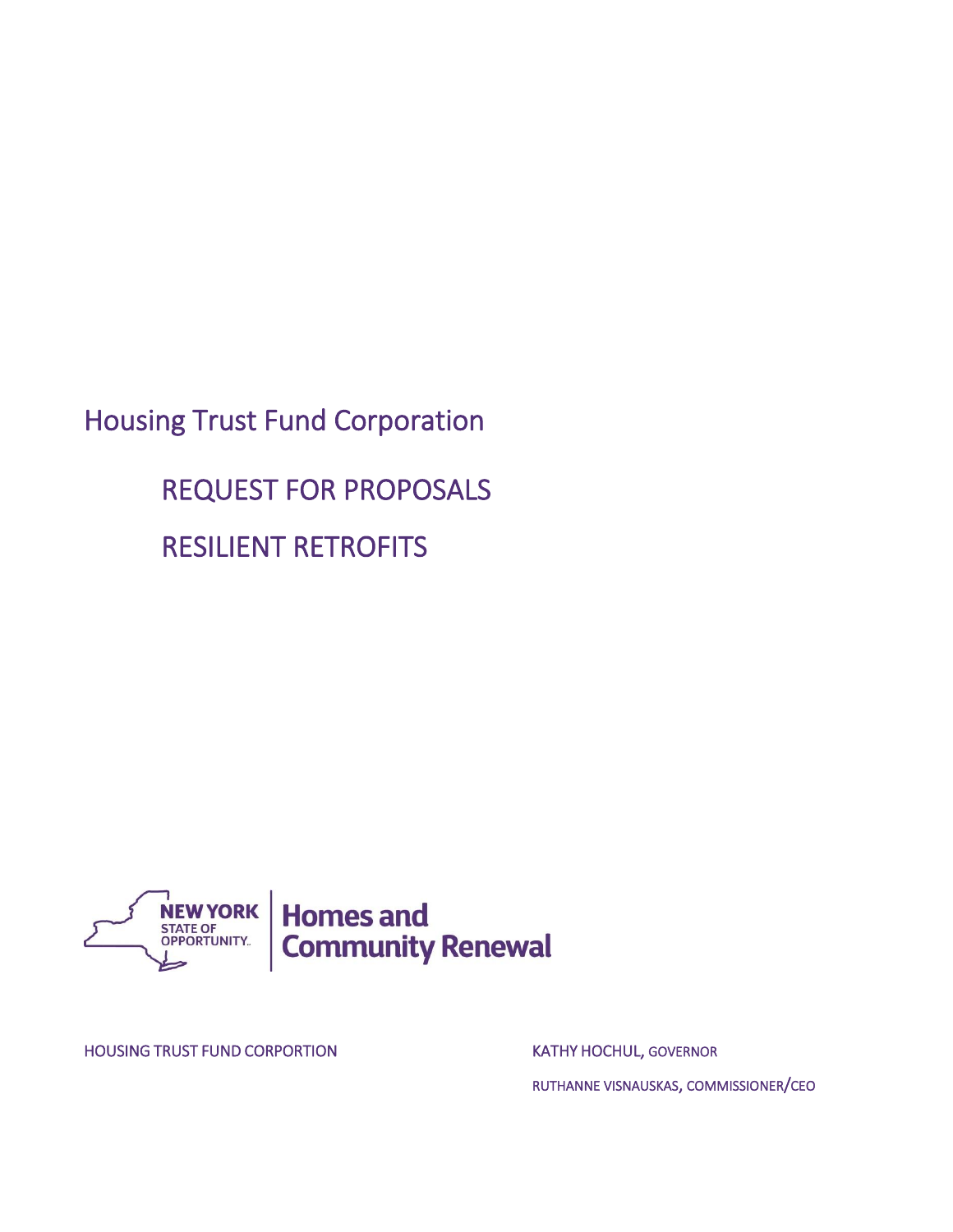# **TABLE OF CONTENTS**

# Contents

| Equal Employment Opportunity/Minority and Women Owned Business and Affirmative Action  5 |  |
|------------------------------------------------------------------------------------------|--|
|                                                                                          |  |
|                                                                                          |  |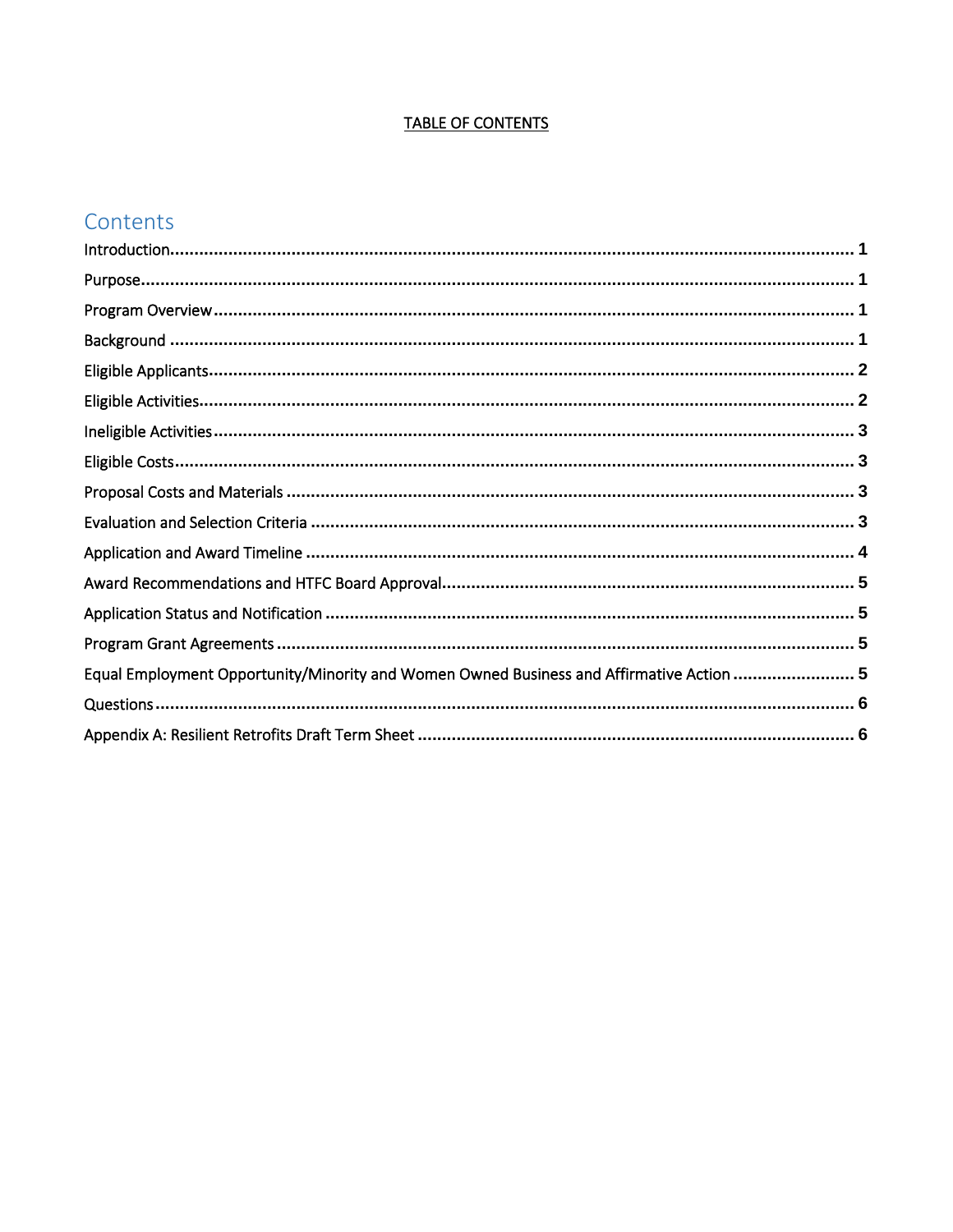## <span id="page-2-0"></span>Introduction

[New York State Homes and Community Renewal](http://www.nyshcr.org/) ("HCR") consists of all the major housing and community renewal agencies of the State of New York ("State"), including the [Housing Trust Fund Corporation](https://hcr.ny.gov/housing-trust-fund-corporation) ("HTFC"). HCR includes other agencies ("Affiliates") not involved in this Request for Proposals ("RFP") process.

HTFC was established as a subsidiary public benefit corporation of the New York State Housing Finance Agency. HTFC's mission is to further community development through the construction, development, revitalization and preservation of housing for low-income residents, the development and preservation of businesses, the creation of job opportunities, and the development of public infrastructures and facilities.

#### <span id="page-2-1"></span>Purpose

HTFC invites eligible applicants to apply to administer the Climate Change Mitigation and Adaptation Retrofit Program ("Resilient Retrofits"). This RFP describes the purpose for which the available funds are to be used and the methodology for disbursing those funds.

Through this RFP, HTFC plans to make up to \$10,000,000 available to one (1) eligible applicant for the administration of Resilient Retrofits. Eligible applicants are invited to submit applications for funding to cover loan proceeds to eligible homeowners and for the anticipated costs associated with administering Resilient Retrofits. Applications must be submitted via email to [NOFA\\_Applications@nyshcr.org](mailto:rachel.wieder@nyshcr.org) no later than 3:00 PM (EST) on Friday, November 19<sup>th</sup>, 2021. The initial contract shall be for two (2) years, with the potential for an extension depending on the availability of funds and at the discretion of HTFC staff.

#### <span id="page-2-2"></span>Program Overview

Through Resilient Retrofits, HTFC will make available construction loan proceeds to up to 250 low- and middleincome single-family homeowners whose homes are located in flood-prone areas, enabling them to render their homes more resilient to flood damage and, if desired, to decrease their greenhouse gas emission consumption by improving the energy efficiency of the home and/or electrification of the home's heating and cooling systems.

Home retrofit scopes may include closing off living-space below the base-flood elevation (BFE), adding better insulation to the envelope, installing high-efficient fixtures and appliances, and replacing aged, fossil fuel combustion heating and cooling systems with electric cold climate heat pumps and raising all mechanicals above the BFE. Onsite generation paired with these measures, such as solar panels or battery back with battery back-up may also be included.

#### <span id="page-2-3"></span>Background

In 2017, New York State launched a landmark \$20 billion plan to combat homelessness and create affordable housing for all New Yorkers. As part of the plan, funds were allocated for the preservation of homeownership. For homeowners in flood-prone communities, a vital aspect of homeownership preservation is rendering homes more resilient to the impacts of extreme weather events, sea level rise, and flooding. All funds for Resilient Retrofits are made available through this landmark Housing Plan.

In 2019, New York State passed the nation-leading Climate Leadership and Community Protection Act (CLCPA), setting the goal to achieve zero greenhouse gas emissions by mid-century. However, despite these ambitious goals, many New Yorkers are already feeling the impacts of climate change, most notably through increased flooding and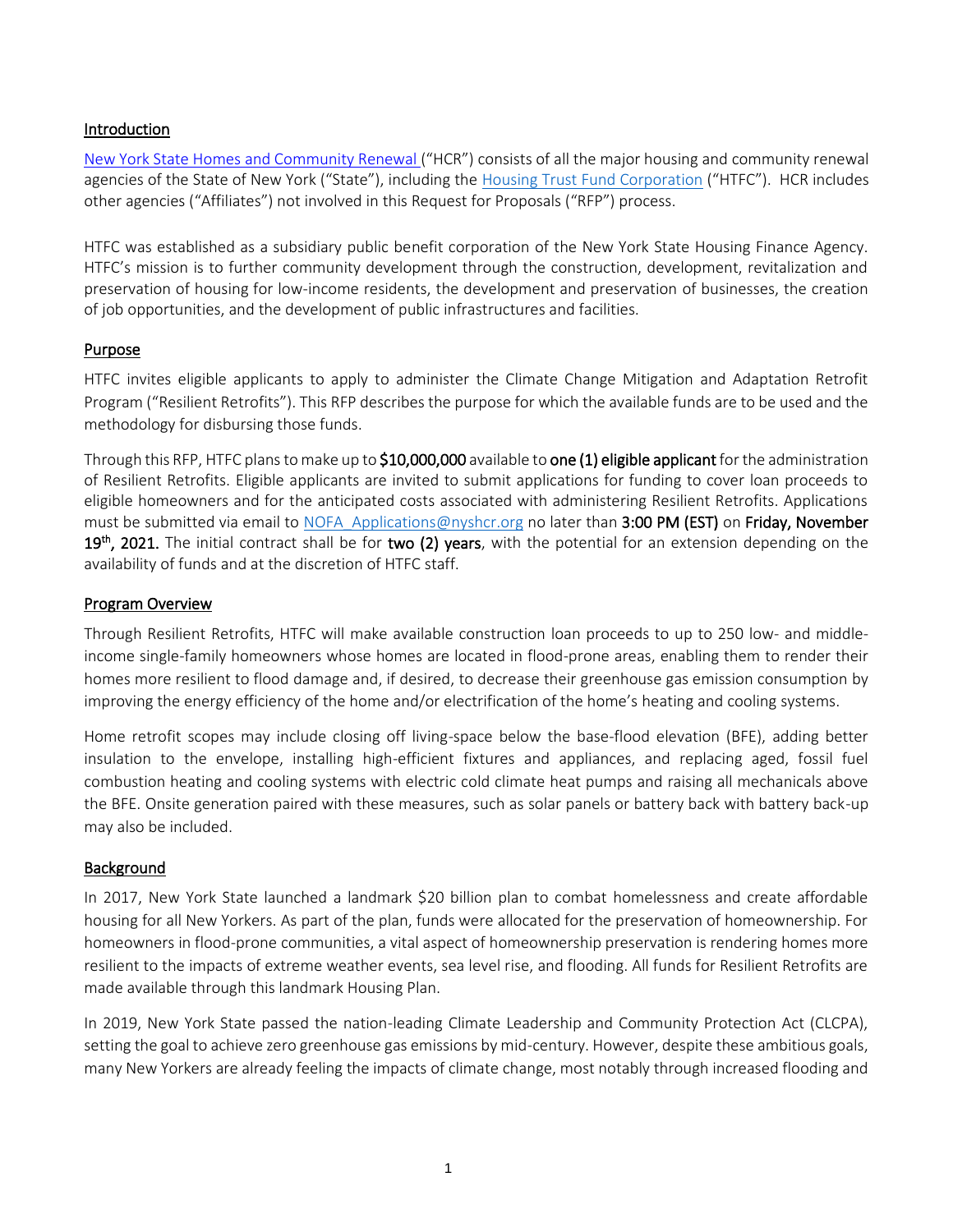extreme weather events. Construction scopes for Resilient Retrofits will be consistent with the goals set forth in the CLCPA.

#### <span id="page-3-0"></span>Eligible Applicants

Eligible applicants for Resilient Retrofits should be not-for-profit organizations who:

- (1) Have fundamental experience in underwriting, originating and servicing construction loans.
- (2) Have, or can hire, construction management services to oversee retrofit scopes.
- (3) Have, or can hire, engineer and design services for the creation of elevation certificates (ECs) and to recommend flood-resilient designs and scopes.
- (4) Have, or can hire, expertise in floodplain management. Expertise in floodplain management consists of, but is not limited to, experience with the National Flood Insurance Program (NFIP) and concepts of floodplain management, maps and studies, ordinance administration, and the relationship between floodplain management and flood insurance. In addition, qualifications such as Certified Floodplain Manager (CFM) or staff that have completed floodplain development management courses with the Emergency Management Institute.
- (5) Have, or can hire, experience in energy efficiency retrofitting of single-family homes and the electrification replacement of aged heating and cooling system with all-electric technologies. Applicants should also have experience in home energy auditing.
- (6) Have a plan to identify a sufficient number of single-family homeowners who would benefit from flood mitigation, energy efficiency, and/or energy electrification retrofits to their homes ("Program Participants"). It is anticipated that the Awardee will be able to generate at least two hundred fifty (250) **Program Participants** throughout the term of the contract, however, Applicants do not need to identify potential Program Participants prior to applying to this RFP.
- (7) Have a plan to subcontract with other housing counseling and/or community-based organizations who have a presence in flood-prone communities. These organizations should have expressed an interest in conducting outreach to potential Program Participants and providing case management and/or housing counseling to Program Participants.

## <span id="page-3-1"></span>Eligible Activities

The Applicant selected by HTFC to administer Resilient Retrofit (the "Awardee") will be expected to work with HTFC program staff to create a work plan, which may include, but will not necessarily be limited to:

- Completing the program Term Sheet and other program policies and procedures.
- Hiring partner organizations and professional services, including engineers to conduct on-site assessments of the flood risk of the homes and produce Elevation Certificate (EC), along with a written report giving recommendations for home improvements, as well as energy auditors to conduct on-site energy assessments of the homes, both before and after retrofits.
- Building or leveraging existing relationships with local, county, regional, and state officials, as well as civic and homeowner associations, to identify potential Program Participants in flood prone communities.
- Conducting meetings with Program Participants to gather applications and supporting documentation such as proof of ownership, local in the flood zone, and income documentation.
- Assisting Program Participants in hiring building contractors to perform the home improvement work.
- Assisting Program Participants in accessing homeownership counseling, on an as-needed basis. Helping Program Participants understand their financing options.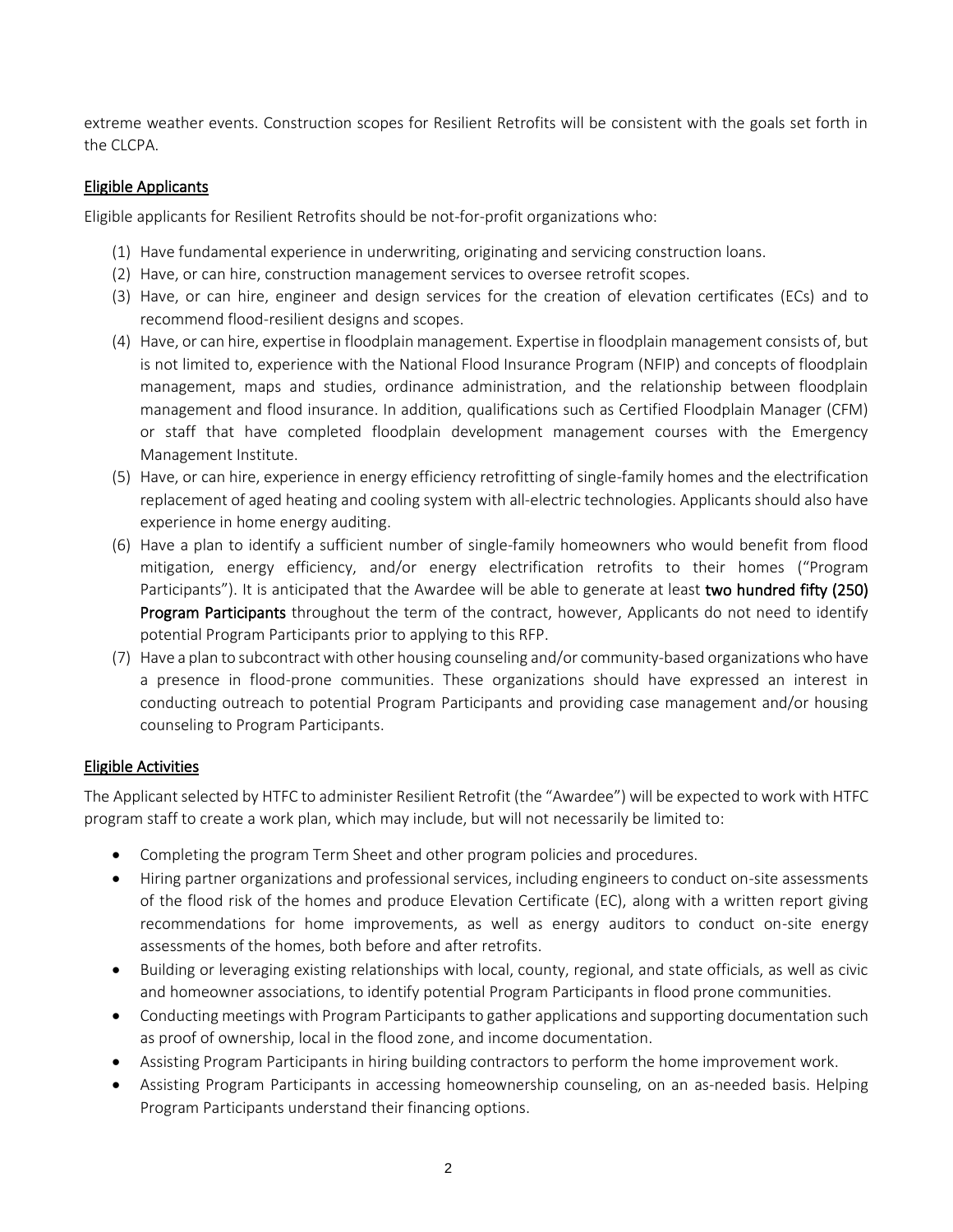- Underwriting, originating ad servicing construction loans to eligible Program Participants.
- Managing and providing oversight for the construction scopes and change orders.
- Providing program statuses updates and feedback to HTFC staff to guide the program development and assess its success/usefulness, including regular financial reporting in respect to portfolio performance.

## <span id="page-4-0"></span>Ineligible Activities

Funds cannot be used to cover the cost to prepare a grant application.

## <span id="page-4-1"></span>Eligible Costs

Applicants are required to provide a program budget in their application. Proposed budgets should consider:

- Up to nine million dollars (\$9,000,000) or ninety percent (90%), for loan proceeds. HTFC staff may determine that the repayment of loans should be recycled to assist more eligible Program Participants or repaid to the HTFC.
- Up to one million dollars (\$1,000,000)- or ten percent (10%), for program administration, including:
	- o Time and materials for program management.
	- o Case management and housing counseling costs.
	- o Professional service costs such as engineer, design, auditing, and construction management services.
	- o Marketing and outreach expenses.
	- o Loan servicing fees.
	- o Loan origination fees.

Applicants should explain in their proposal whether they are unable to cover all program administration costs within the 10% administration budget or if some of those costs must be paid for by the borrower in the loan (closing costs and/or interest rate). Applicants' budgets should consider the affordability of these costs on low- and middleincome borrowers.

Funds may be disbursed to the Awardee on a prospective basis. Disbursement schedules will be determined by HTFC staff prior to the execution of a program Grant Agreement. Administrative and other program funds may be paid as the Awardee achieve milestones in the program administration.

## <span id="page-4-2"></span>Proposal Costs and Materials

HTFC will not be held liable for any cost incurred by the applicant for work performed in the preparation, production, or submission of a proposal in response to this RFP. All proposal materials and information submitted as part of the application shall become the property of HTFC. No materials, curricula, media or other content will be returned to the applicant.

## <span id="page-4-3"></span>Evaluation and Selection Criteria

Applicant proposals will be examined for completeness and eligibility. Incomplete proposals and those that do not meet eligibility requirements may be rejected as ineligible. Complete proposals and those that meet eligibility requirements will be reviewed and rated. The maximum rating is 100 points.

Applications should include a PDF attachment that responds to the following questions. This PDF should not exceed eight (8) pages in length.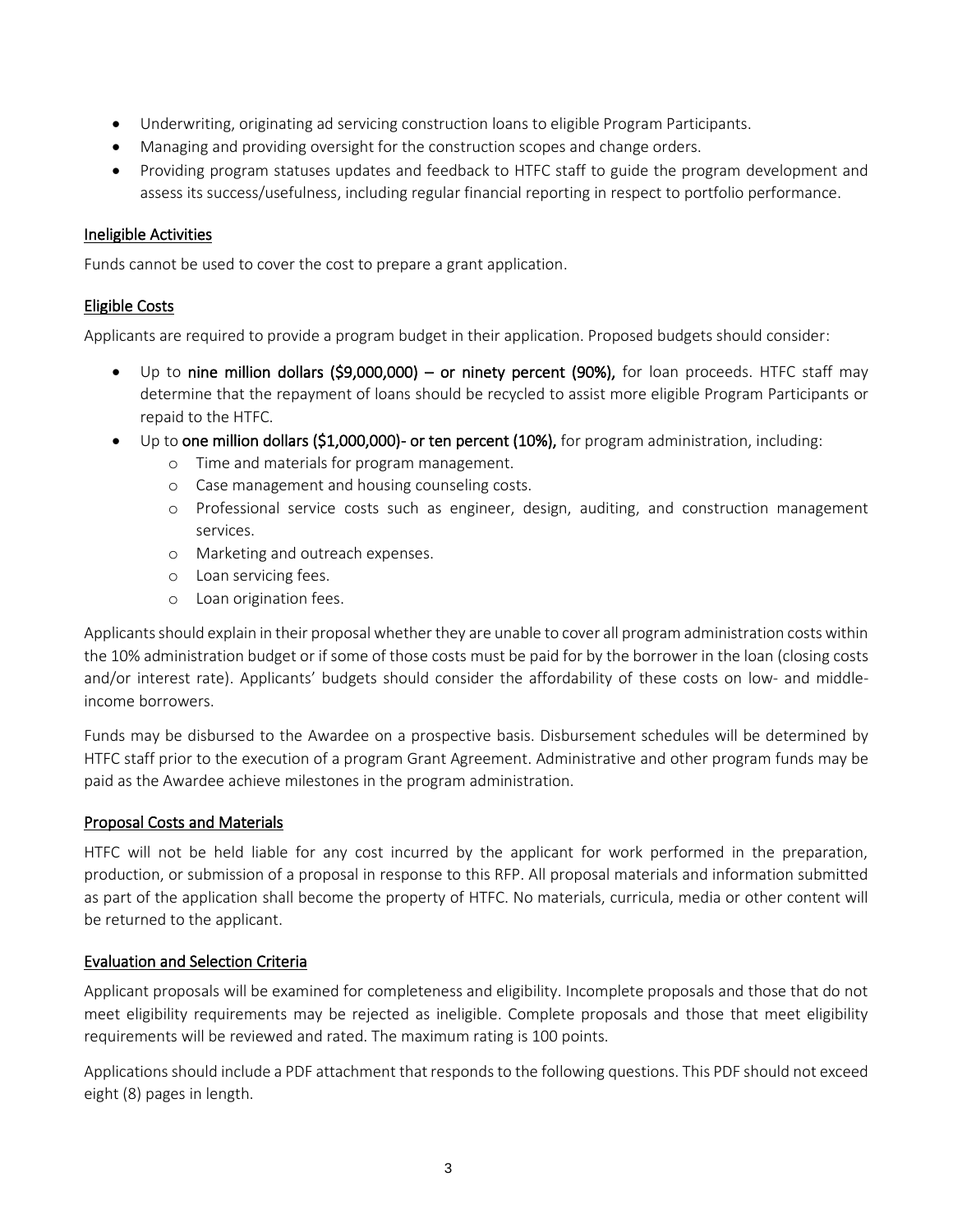- 1. Organizational Background and Experience (maximum 30 points): Measures the overall functionality of the organization and its relevance to the work that would be performed under the grant, if awarded. Organizations who have, or can procure, expertise in construction management, particularly as it relates to flood mitigation and energy efficiency retrofits as well as the installation of electric heat pumps will receive high scores. Relevant experience in flood-plain management and energy efficiency/electrification of singlefamily homes will be valued highly.
- 2. Ability to Staff and Administer Grant (maximum 30 points): Measures the ability for the organization to dedicate staff and resources towards the administration of the grant, if awarded. Proposals that demonstrate an ability to hire staff or allocate current staff time towards administering the grant, if awarded, as well as sub-contracting with a qualified engineer firm will receive high scores.
- 3. Organizational Capacity & Readiness to Proceed (maximum 20 points): Measures the extent to which the applicant has organized the proposal and assembled enough resources to complete the project and achieve the goals and objectives of the program in a manner that is timely, effective and on-budget. Proposals that document adequate organizational structures and procedures to implement the proposed project without delay will receive high scores.
- 4. Ability to Generate Demand (maximum 20 points) Organizations who demonstrate an ability to identify Program Participants will receive high scores. Those who can demonstrate an interest from local organizations and/or local government who are willing to provide outreach and case management support will be essential. Organizations who include marketing and outreach proposals in their application will receive high scores.

All completed applications will be reviewed and scored. HTFC reserves the right to:

- Award all, a portion of, or none of the program funds based upon funding availability, competitiveness of applications received, feasibility of achieving project goals and objectives and completing proposed activities.
- To change or disallow aspects of the applications and may make such changes conditions of its commitment to provide funding.
- To recommend funding in an amount less than requested.
- To not issue an award or grant agreement to any applicant if it has been determined that the applicant is not in compliance with existing state contracts and has not taken satisfactory steps to remedy such noncompliance.
- Waive any requirement contained in this RFP.
- Revise this RFP from time to time.
- Extend the submission due date.

#### <span id="page-5-0"></span>Application and Award Timeline

HTFC reserves the right to modify this schedule, at its discretion. Notification of changes in connection with this RFP will be posted and made available to all interested parties via<https://hcr.ny.gov/funding-opportunities>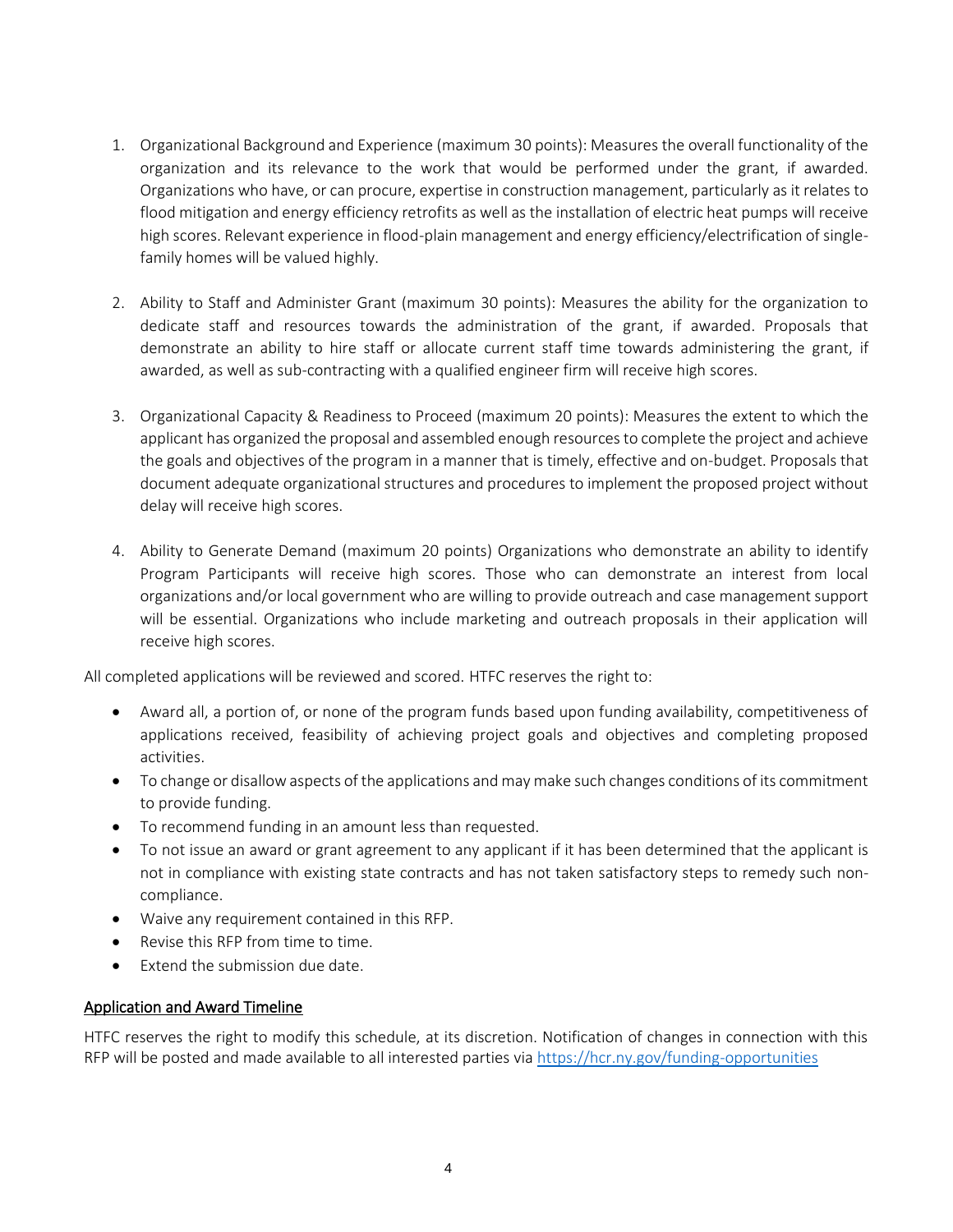| Issuance of RFP                                                                                                                      | Wednesday October 20 <sup>th</sup> , 2021                                            |
|--------------------------------------------------------------------------------------------------------------------------------------|--------------------------------------------------------------------------------------|
| Deadline for Submission of Proposals                                                                                                 | Friday, November 19th, 2021 at 3:00 PM (EST)                                         |
| Revised Proposal Period and Interview(s)<br>(if needed)                                                                              | Monday, November 29 <sup>th</sup> , 2021 – Friday December 3 <sup>rd</sup> ,<br>2021 |
| Anticipated Preliminary Award Selection<br>(award(s) will be contingent on HTFC Board approval,<br>which will occur after this date) | Friday, December 10 <sup>th</sup> , 2021                                             |

## <span id="page-6-0"></span>Award Recommendations and HTFC Board Approval

Awards are recommended based on available funding, proposal quality and project feasibility as determined by the review and rating of an application. The evaluation and selection criteria are detailed in the RFP. Recommendations are advanced to the HTFC Board for consideration and the Resilient Retrofits award must be approved by the HTFC Board prior to the execution of a grant agreement.

# <span id="page-6-1"></span>Application Status and Notification

Applicants will receive one of the notifications below in response to their application:

- Incomplete: Application presents potentially eligible project but provides insufficient information. Applicant will be provided an opportunity to submit additional documentation.
- Non-Award Notification: Application presents an incomplete, non-competitive, not viable project and will not receive an award under this RFP.
- Preliminary Award Notification: Application presents a complete, eligible, competitive and feasible project. The project has been recommended to and approved by HTFC Board of Directors for funding.

## <span id="page-6-2"></span>Program Grant Agreements

The Awardee may be asked to revise parts of their proposal prior to entering into a program grant agreement. After any required revisions are submitted and approved, a final program grant agreement will be executed. The program grant agreement will require that Awardees expend all funds and meet all program goals within a two-year (2) term with the possibility for an extension, at the discretion of HTFC staff.

An applicant should not apply if the project will not begin within a reasonable time after receiving an executed grant agreement or will not be able to complete the project within the term. Funds remaining at the end of the term are subject to de-obligation and reallocation.

## <span id="page-6-3"></span>Equal Employment Opportunity/Minority and Women Owned Business and Affirmative Action

Under Article 15A of the New York State Executive Law, all award recipients and their contractors are required to comply with the equal employment opportunity provisions of Section 312 of that Article. Also, all contractors and awardees are required to make affirmative efforts to ensure that New York State Certified Minority and Women-Owned Business Enterprises are afforded opportunities for meaningful participation in projects funded by HTFC pursuant to Section 313 of the Article.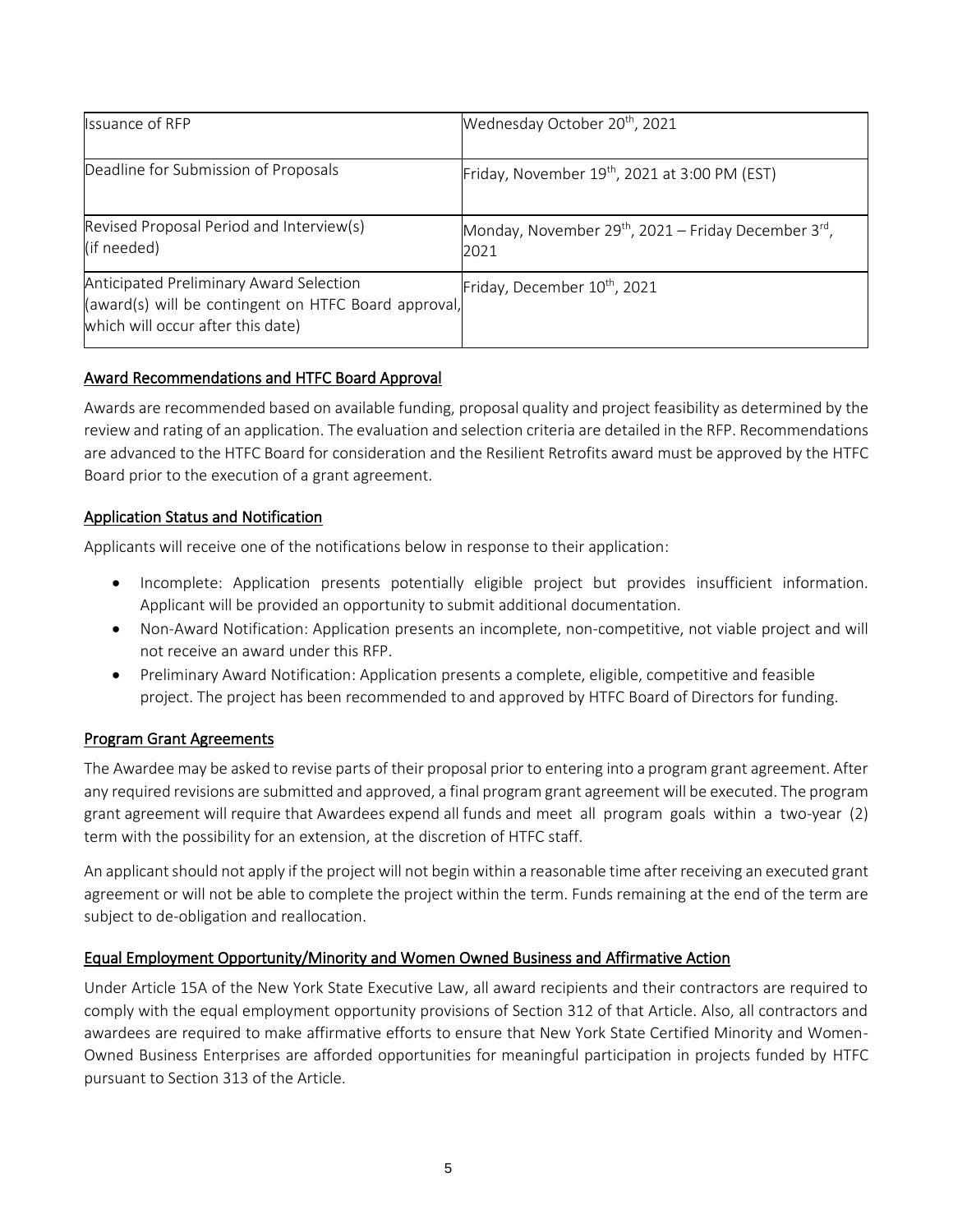All MWBE firms used to satisfy this requirement must be certified as such with the State's Empire State Development ("ESD"). All SDVOB firms used to satisfy this requirement must be certified as such with the State's Office of General Services.

For purposes of this solicitation, HTFC hereby establishes a goal of 30% of the administrative contract expenditures for MWBE participation, 15% for minority-owned business enterprises ("MBEs") and 15% for women-owned business enterprises ("WBEs").

Affirmative Action Policy Statement: It is the policy of the HTFC to provide equal opportunity to all people without regard to race, color, sex, religion, age, national origin, disability, or sexual orientation.

# <span id="page-7-0"></span>**Questions**

Any questions regarding this RFP or the application process should be directed to: [NOFA\\_Applications@nyshcr.org](mailto:NOFA_Applications@nyshcr.org)

# <span id="page-7-1"></span>Appendix A: Resilient Retrofits Draft Term Sheet

*The program Term Sheet will be finalized in conjunction with the Awardee to this RFP.*

| Program Size                 | \$10,000,000 in revolving loan funds to address up to 250 homes.                                                                                                                                                                                                                                                                                                                                                                                                                               |  |  |
|------------------------------|------------------------------------------------------------------------------------------------------------------------------------------------------------------------------------------------------------------------------------------------------------------------------------------------------------------------------------------------------------------------------------------------------------------------------------------------------------------------------------------------|--|--|
| Program Goal                 | Residential retrofits to achieve climate change mitigation and adaptation of<br>vulnerable single-family homes, which are owned by low- and moderate-<br>income homeowners in New York state.                                                                                                                                                                                                                                                                                                  |  |  |
| Program Administration       | One non-profit Subrecipient will be competitively selected and awarded<br>\$10,000,000 in order to administer the Program. Administration includes,<br>but is not limited to, homeowner outreach, loan underwriting, loan<br>origination, loan servicing, construction management, and program<br>management. The awarded Subrecipient may sub-contract or partner with<br>other entities to successfully administer the Program.                                                              |  |  |
| Maximum Administration Costs | Not to exceed 10% of the grant. Within reason, some additional fees may<br>be charged to the borrower, if those costs are covered within the proposed<br>interest rate and approved by the HTFC staff.                                                                                                                                                                                                                                                                                         |  |  |
| Payment Structure            | TBD by Awardee & HTFC staff. Funds may be provided as an installment or<br>amortizing loan, due in full upon sale of the Subject Property or refinance<br>of primary mortgage. The Subrecipient's loan servicer shall collect monthly<br>payments deposited into an account solely for the deposit and withdrawal<br>of the proceeds for Resilient Retrofits. Recycled funds will be used for future<br>rounds of the Resilient retrofits program, or otherwise directed by the HTFC<br>staff. |  |  |
| Loan Securitization          | UCC-1 security interests on fixtures of the property will be filed in county<br>land records. Liens shall be recorded in the name of the HTFC.                                                                                                                                                                                                                                                                                                                                                 |  |  |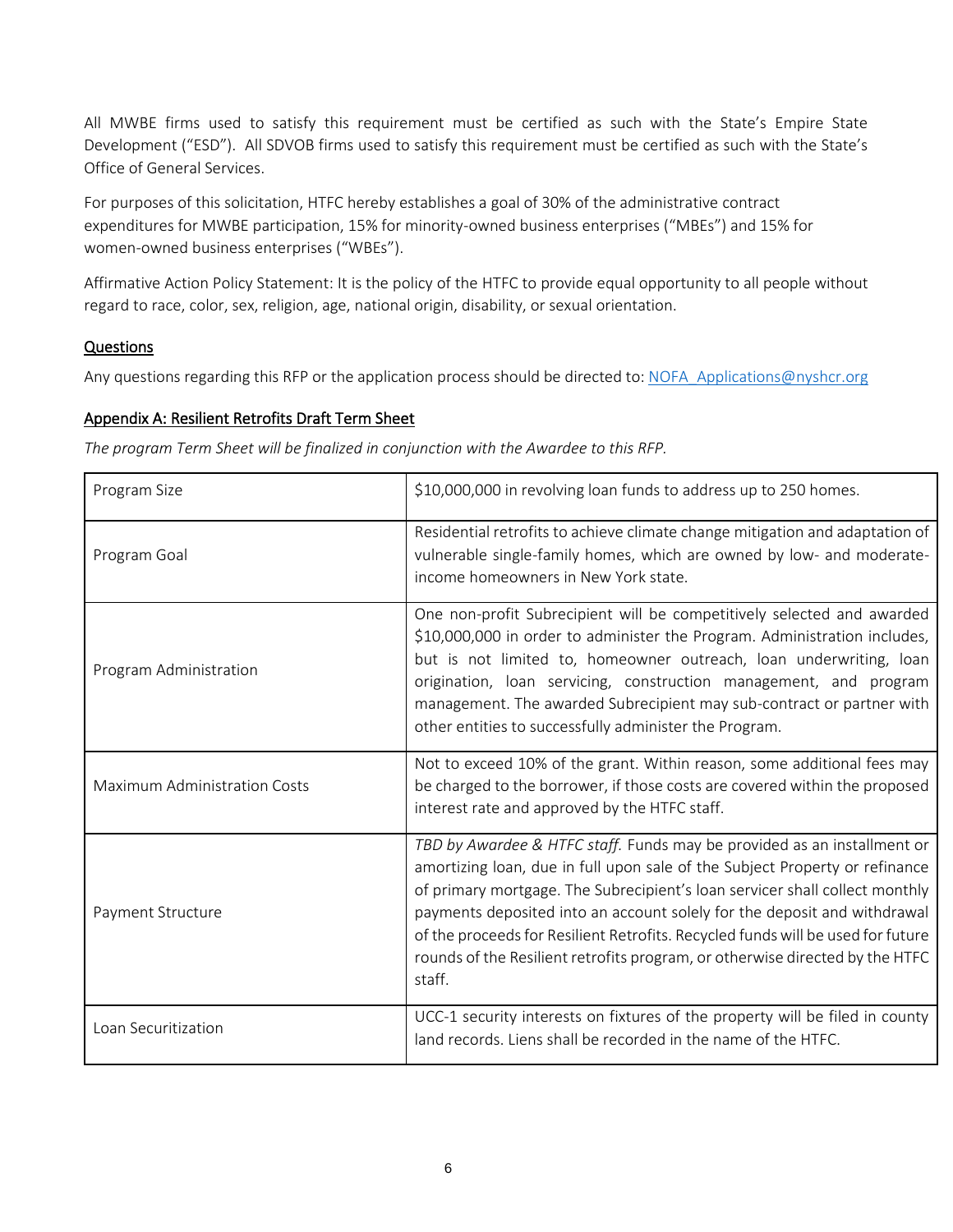| Loan Amount                            | Loans must be affordable to the borrower and therefore will be sized so<br>that the borrower's debt to income ratio does not exceed a reasonable<br>amount that will be established by HTFC. However, if the desired<br>construction scope exceeds an affordable loan amount, the Subrecipient, in<br>conjunction with HTFC staff, may choose to include subsidy in order to<br>achieve the full desired construction scope.                |  |  |
|----------------------------------------|---------------------------------------------------------------------------------------------------------------------------------------------------------------------------------------------------------------------------------------------------------------------------------------------------------------------------------------------------------------------------------------------------------------------------------------------|--|--|
| Average Targeted Loan Amount           | \$35,000 per home.                                                                                                                                                                                                                                                                                                                                                                                                                          |  |  |
| Term                                   | The loan term may be as short as 5 years or up to 30 years, depending on<br>the borrower's preference and the need for affordable repayment terms.                                                                                                                                                                                                                                                                                          |  |  |
| Interest Rate                          | TBD by Awardee & HTFC staff. Interest rates should cover on-going loan<br>servicing and management fees, which are not covered within the program<br>administration budget.                                                                                                                                                                                                                                                                 |  |  |
| Loan Origination Fee                   | TBD by Awardee & HTFC staff.                                                                                                                                                                                                                                                                                                                                                                                                                |  |  |
| Loan Servicing Fee                     | TBD by Awardee & HTFC staff.                                                                                                                                                                                                                                                                                                                                                                                                                |  |  |
| Minimum Required Construction Reserves | 10% of the loan.                                                                                                                                                                                                                                                                                                                                                                                                                            |  |  |
| <b>Closing Cost Estimates</b>          | TBD by Awardee & HTFC staff.                                                                                                                                                                                                                                                                                                                                                                                                                |  |  |
| Credit Criteria                        | No minimum credit scores.<br>Applicant must be current on their mortgage payments and tax<br>obligations.<br>Applicant's total debt obligations on the Subject Property must not<br>exceed its value.<br>No Bankruptcy within last 2-years                                                                                                                                                                                                  |  |  |
| Construction and Management            | Professional service contractors, such as but not limited to, building<br>contractors, engineers, plumbers, must be licensed with New York<br>State.<br>Program Lender may recommend professional service providers at the<br>$\bullet$<br>request of the Borrower.<br>Program Lender and Program Servicer will provide construction<br>oversight and escrow payments to professional service contractors.<br>Sweat equity is not eligible. |  |  |
| Eligible Use of Loan Proceeds          | Eligible Hard Costs:<br>$\bullet$<br>Eligible Flood Mitigation Improvements: Elevation of electrical<br>$\circ$<br>systems and components, securing of fuel tanks, use of flood                                                                                                                                                                                                                                                             |  |  |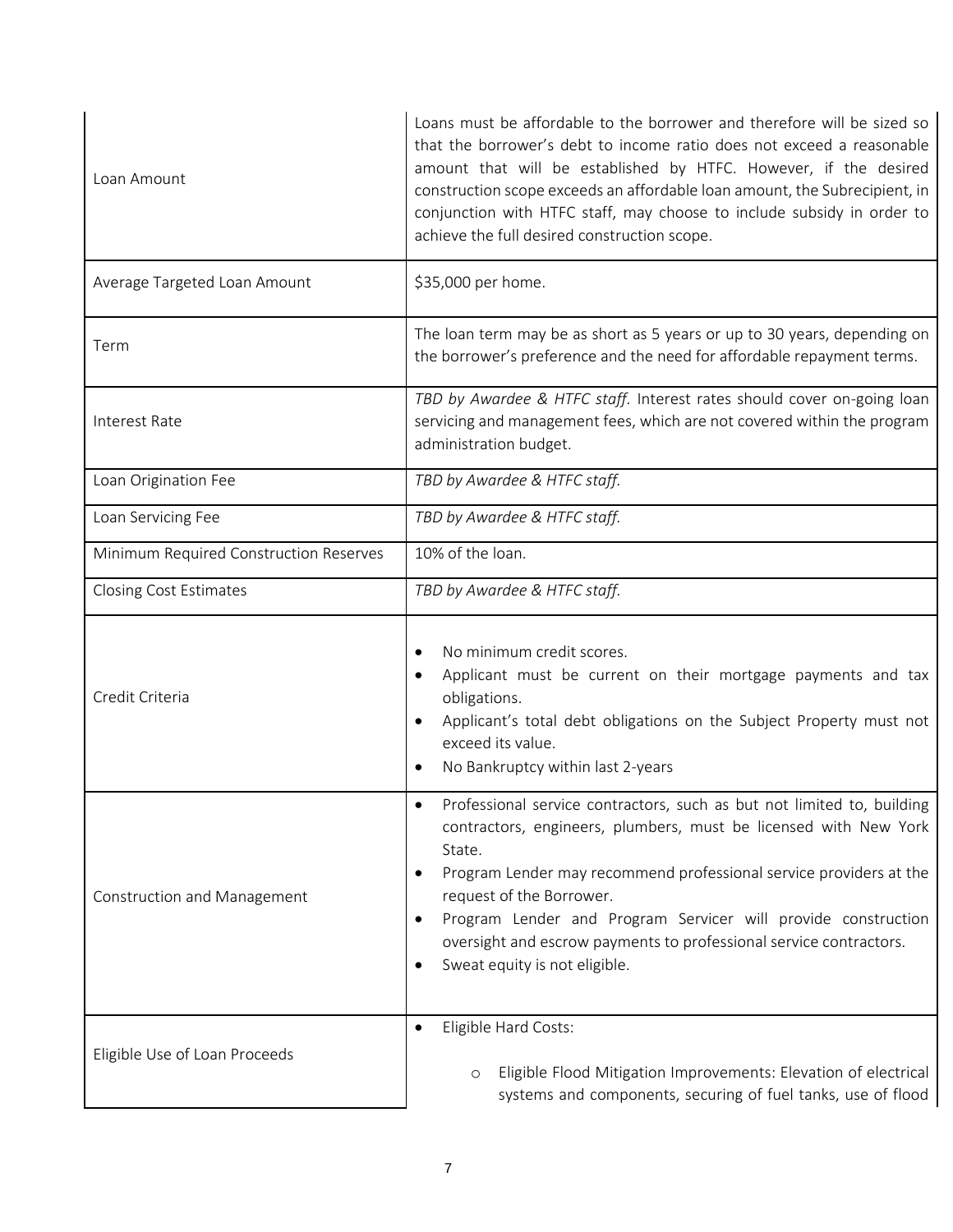|                                           |                        | resistant building materials, installation of flood vents, and<br>installation of backflow valves, as well as other flood mitigation<br>improvements may be eligible.<br>Eligible Energy Efficiency Improvements: Installing insulation in<br>$\circ$<br>the walls, ceiling, and floors, reducing air infiltration and<br>pressure imbalances, sealing and repairing ducts, and other<br>energy efficiency improvements may be eligible.<br>Eligible Purchase and Installation of Appliances: Replacement<br>$\circ$<br>of appliances with energy efficient appliances and/or high-<br>performance windows or other fixtures may be eligible.<br>Eligible Purchase and Installation of All-Electric HVAC: Fossil-<br>$\circ$<br>fuel combustion heating and cooling systems, which are at the<br>end of their useful life, may be eligible for replacement with air-<br>or ground-source heat pump systems.<br>Eligible Non-Luxury Improvements: Improvements when<br>$\circ$<br>necessary to render a home compliant with local and state<br>building codes may be eligible.<br>Ineligible Hard Costs:<br>Demolition and removal of home ineligible.<br>$\circ$<br>Reimbursement of costs for construction work previously incurred<br>$\circ$<br>are ineligible.<br>Only improvements to the main structure of the Subject Property<br>$\circ$<br>may be eligible (i.e. securing the shoreline, bluff, or bulkheads are<br>ineligible).<br>Eligible Soft Costs. Soft costs may include, but are not limited to,<br>contractor fees, building permit filing fees, elevation certificates<br>and other architecture and engineering services, home energy<br>audits, loan closing fees, legal feesetc. |
|-------------------------------------------|------------------------|--------------------------------------------------------------------------------------------------------------------------------------------------------------------------------------------------------------------------------------------------------------------------------------------------------------------------------------------------------------------------------------------------------------------------------------------------------------------------------------------------------------------------------------------------------------------------------------------------------------------------------------------------------------------------------------------------------------------------------------------------------------------------------------------------------------------------------------------------------------------------------------------------------------------------------------------------------------------------------------------------------------------------------------------------------------------------------------------------------------------------------------------------------------------------------------------------------------------------------------------------------------------------------------------------------------------------------------------------------------------------------------------------------------------------------------------------------------------------------------------------------------------------------------------------------------------------------------------------------------------------------------------------------------------------------------------------------|
| Eligible Applicants & Eligible Properties | $\bullet$<br>$\bullet$ | Income Requirement: Applicant must be at or below 120% of the area<br>median income (AMI). AMI, as determined by the US Department of<br>Housing and Urban Development (HUD) and are kept up to date on<br>HUD's website. In determining income, the Program uses federal<br>income tax returns (e.g., IRS Forms, 1040, 1040A or 1040EZ). Where tax<br>returns are not available other forms of income documentation such as<br>pay stubs, social security statements, etc. may be evaluated.<br>Ownership Requirement: Ownership is defined as holding a fee simple<br>title as evidenced by a warranty deed, bargain for sale deed, a quit claim<br>deed to the Property or having an approved lease hold interest and<br>improvement to be assisted. The deed must be recorded with the<br>county, city, or appropriate local municipality. Trusts, LLCs, and Life<br>Estate policies TBD.                                                                                                                                                                                                                                                                                                                                                                                                                                                                                                                                                                                                                                                                                                                                                                                                          |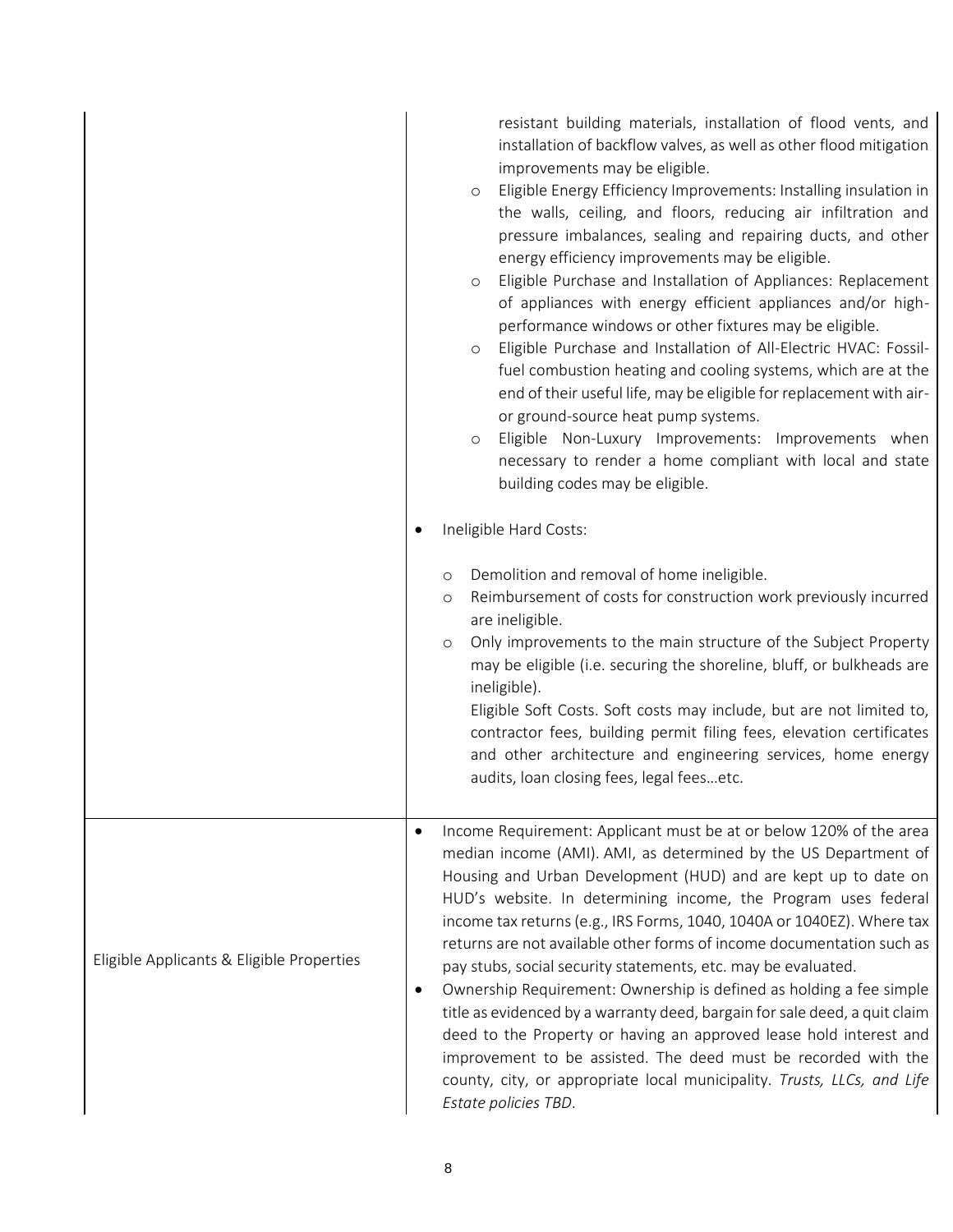- Occupancy Requirement: Subject Property must be occupied by the Applicant. In order to qualify at least one person on the deed must have occupied the home for the past two years from the date of application and currently occupy the home. Ownership is defined as holding a fee simple title as evidenced by a warranty deed, bargain for sale deed, a quit claim deed to the Property or having an approved lease hold interest and improvement to be assisted. The deed must be recorded with the county, city, or appropriate local municipality.
- Primary Residence Requirement: Subject Property must be the Applicant's primary residence. Second homes are ineligible for assistance. Second homes are defined by the IRS publication 936.
- Eligible Property Type: Subject Property must be a single-family home, defined as a one to four-unit properties. Semi-detached homes may be eligible, if the structure supports the proposed improvements. Condos and coops are ineligible if part of a building with more than four units. Manufactured and modular homes on fee-simple land (owed by the homeowner) are eligible if the structure supports the proposed improvements.
- Flood Risk Requirement: Subject Property must be in a 100- and 500 year floodplains, as determined by the National Flood Insurance Program (FIRM) on a map. Subject Property must be suitable for habitation, despite flood risk. Ineligible geographies include the NYS Department of Environmental Conservation (DEC) Coastal Erosion Hazard Area (CEHA) (maps are kept up to date on DEC's website) nor in a Federally designated Floodway. A Floodway is the channel of a river and the adjacent land areas that must be reserved to carry the base flood without increasing flood levels by more than a designated height, usually 1 foot. More information on Floodways may be found on the Federal Emergency Management Agency (FEMA)'s website.
- Flood Insurance Requirement: Subject Property must be insured against flood damage. If an Applicant receives assistance from the Program then the Applicant is required to maintain flood insurance in perpetuity and, in the event of a transfer of property, the Applicant is required, on or before the date of transfer, to notify the transferee in writing in the documents evidencing the transfer of ownership of the Property, of the requirements to obtain and maintain flood insurance in perpetuity.
- Flood Damage Requirement: None.